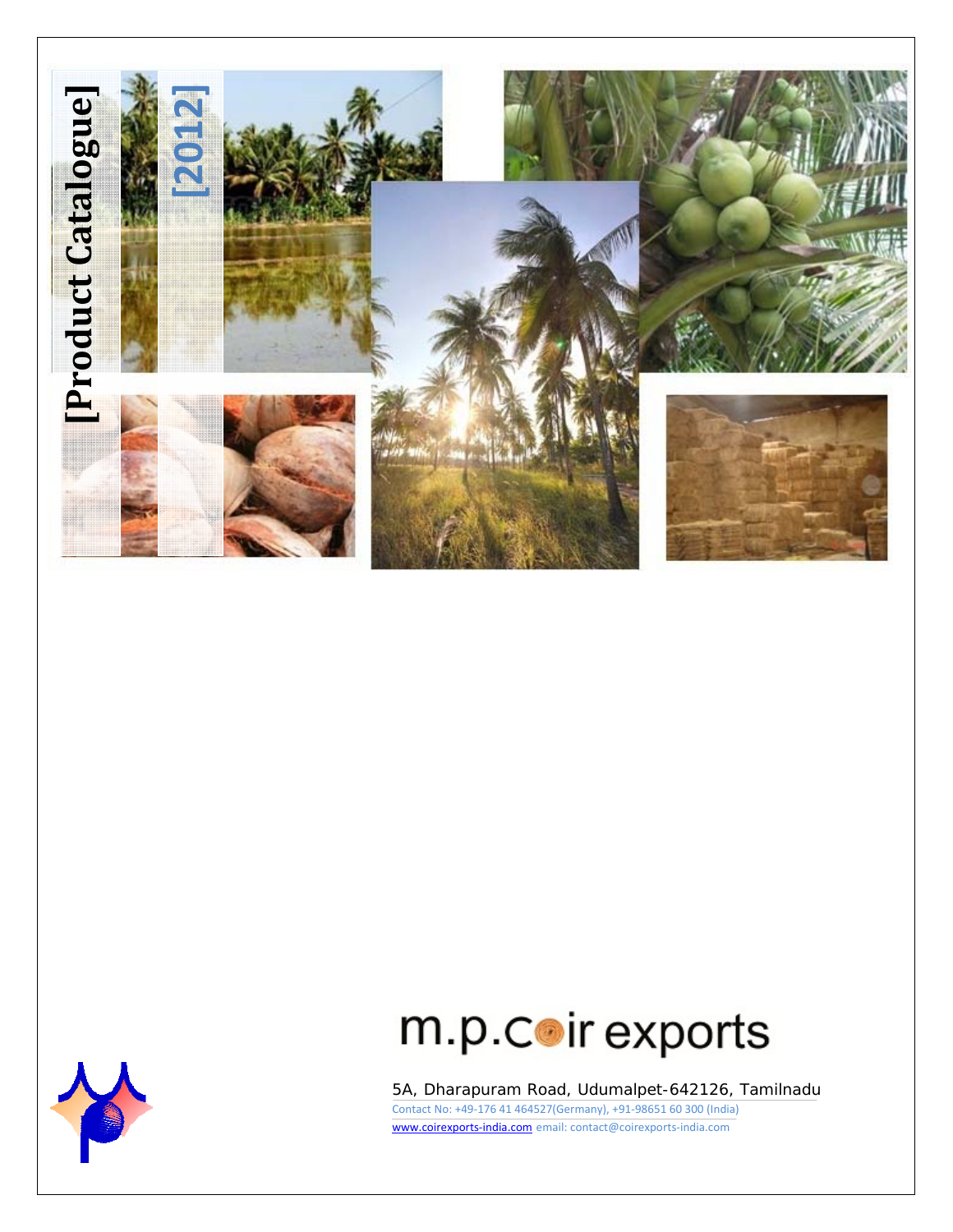

5A, Dharapuram Road, Udumalpet-642126, Tamilnadu, India

Contact No: +49-176 41 464527(Germany), +91-98651 60 300 (India)

www.coirexports-india.com email: contact@coirexports-india.com

### **Coir Fiber**

We produce the high quality of Coir Fiber in the industry. It is byproducts of coconut. It is extracted from the inner surface of the coconut fruit. The individual fiber cells are narrow and hollow, with thick walls made of cellulose. They are pale when immature but later become hardened and yellowed as a layer of lignin, is deposited on their walls. Mature coir fibers contain more lignin and less cellulose than fibers such as flax and cotton and so are stronger but less flexible. The coir fiber is elastic enough to twist without breaking and it holds a curl as though permanently waved. In a number of domestic as well as industrial applications, the coir fibers manufactured by us are largely used. In the stuffing and puffing of furniture, they are widely utilized for. It is also commonly used in packaging industry for the purpose as the base to safeguard and protect delicate products as coir fibers are perfect shock absorber. Moreover Coir fiber is also used in the processing of handicrafts items and ropes. Besides, we are proud yet again to inform that we are a leading Natural Coir Fiber Manufacturer in the market.



**Coir Fiber‐Brown Coir Fiber‐Yellow**



#### **Coir Fiber Specifications:**

| Color        | <b>Coir Fiber-Brown</b>         | <b>Coir Fiber-Yellow</b>        |
|--------------|---------------------------------|---------------------------------|
| Moisture     | up to $5%$                      | up to $5%$                      |
| Impurity     | $< 3\%$                         | $<$ 7 to 9%                     |
| Length       | 5cm to 25cm                     | 5cm to 25cm                     |
| Load ability | 20 tons in 40 feet HC Container | 20 tons in 40 feet HC Container |
| Bale weight  | 115kg to 125kg                  | 115kg to 125kg                  |
| Packing      | Plastic straps                  | Plastic straps                  |

- All Specifications can be customized as per requirements.
- All dimensions are approximate.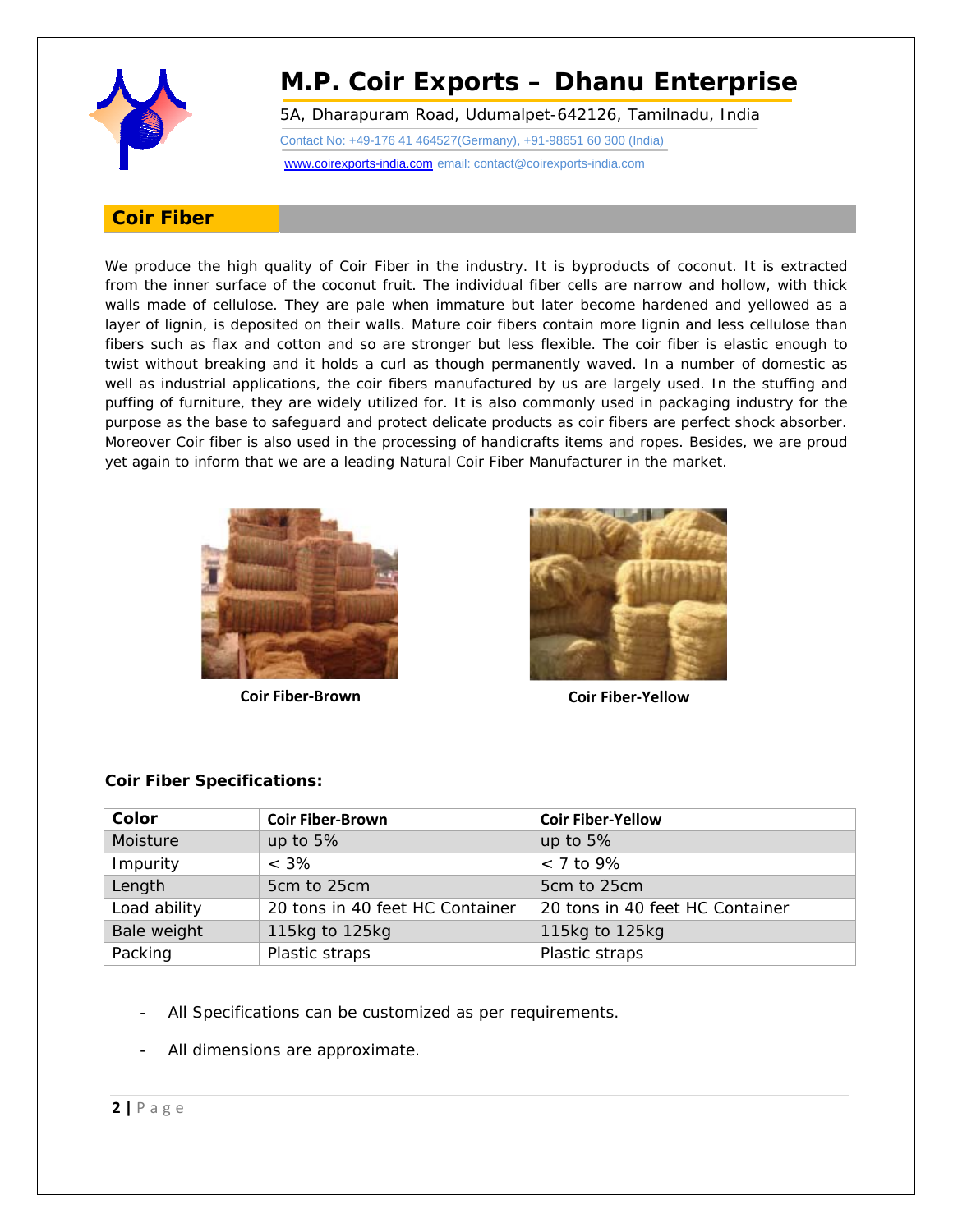

.

# **M.P. Coir Exports – Dhanu Enterprise**

5A, Dharapuram Road, Udumalpet-642126, Tamilnadu, India

Contact No: +49-176 41 464527(Germany), +91-98651 60 300 (India)

#### www.coirexports-india.com email: contact@coirexports-india.com

### **Coco Peat**

Coco peat is a natural fiber made out of coconut husks. The extraction of the coconut fiber from husks gives us this by-product called Coco peat. Coco peat is a 100% natural growing medium. This coco peat dried in the natural sun, are processed to produce different items namely Coco peat block & coco peat briquettes. This block/briquette dissolves easily in water. Coco peat enhances the nutrient carrying capacity of plants. The properties of Coco Peat make it resistant to bacterial and fungal growth. Coco Peat has the ability to store and release nutrient to plants for extended periods of time. It also has great oxygenation properties which is important for healthy root development. Coco Peat also known as Coir Pith, Coir Fiber Pith or Coir Dust.





**Coco Peat‐Blocks Coco Peat‐Briquettes**

| Product                        | <b>Coco Peat-Blocks</b>          | <b>Coco Peat-Briquettes</b>      |
|--------------------------------|----------------------------------|----------------------------------|
| <b>Size</b>                    | $30x30x12cm \pm 2mm$             | $20x10x5cm \pm 2mm$              |
| Weight                         | $5\text{kg} \pm 200\text{g}$     | $650g \pm 50g$                   |
| Compression ratio              | 5:1                              | 5:1                              |
| <b>Electrical Conductivity</b> | 0.5ms/cm                         | 0.5 <sub>ms/cm</sub>             |
| pH                             | 5.2 to 6.8                       | 5.2 to 6.8                       |
| Expansion                      | 70 to 80 liters                  | 8 to 9 liters                    |
| Moisture                       | 10 to 15%                        | 10 to 15%                        |
| Load ability                   | 20 tons in 40 feet HC Container  | 20 tons in 40 feet HC Container  |
| No. of Pallets                 | 20 pallets in 40 ft HC container | 20 pallets in 40 ft HC container |
| No. of pieces/Pallet           | 220 pieces                       | 2000 pieces                      |
| <b>Drying</b>                  | Sun drying                       | Sun drying                       |
| Packing                        | Palletized with shrink film      | Palletized with shrink film      |

**Coco Peat Specifications:**

All Specifications can be customized as per requirements.

All dimensions are approximate.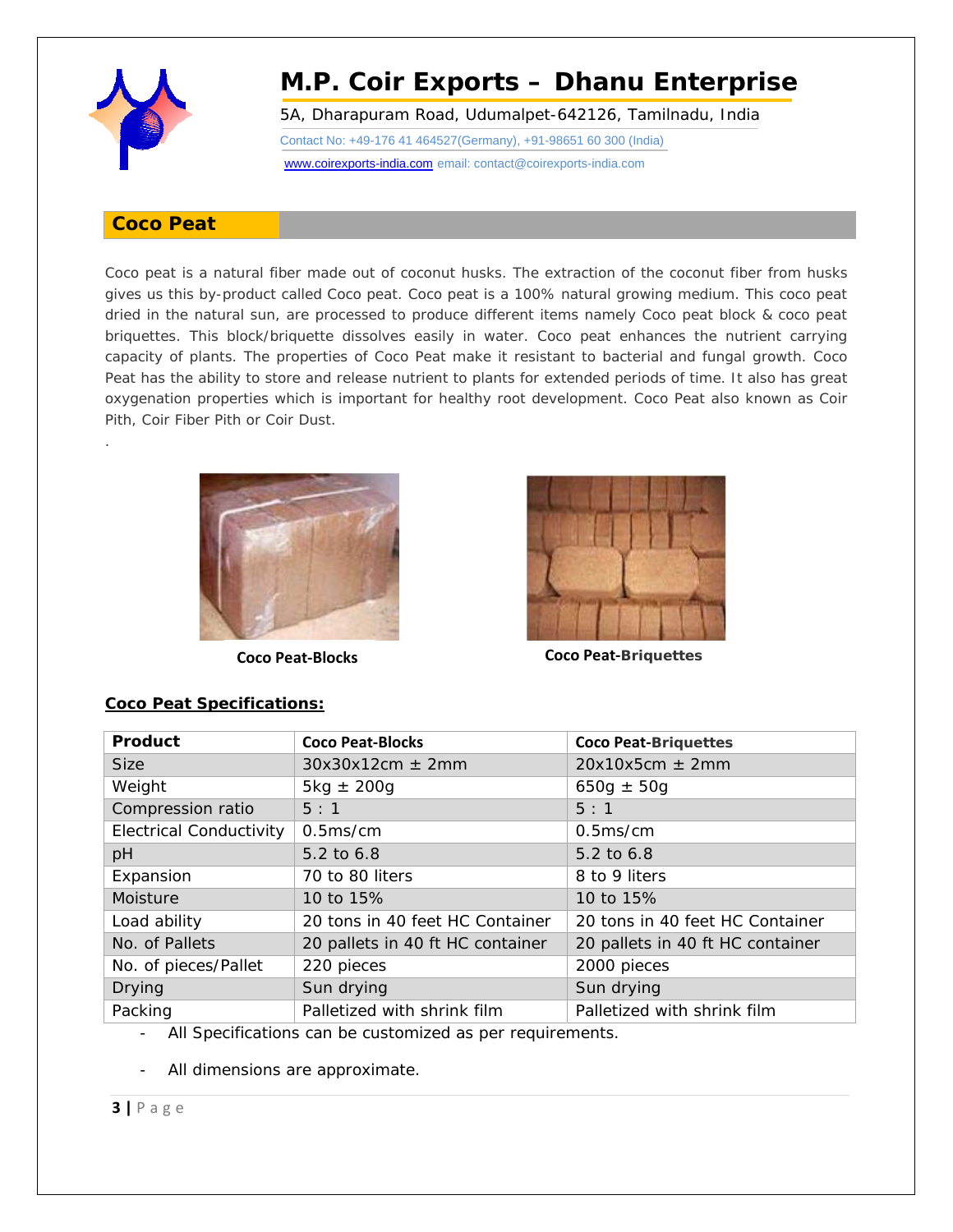

5A, Dharapuram Road, Udumalpet-642126, Tamilnadu, India

Contact No: +49-176 41 464527(Germany), +91-98651 60 300 (India)

#### www.coirexports-india.com email: contact@coirexports-india.com

#### **Coir Rope**

The Twisted Coir Rope which is largely in demand is supplied by us is mainly processed from the superior quality coir fibers. Our finest Coconut Coir Rope is generally supplied in the market after undergoing stringent quality check. These coir ropes have long lasting functional life and are very strong. They are also much eco friendly and have no serious effect on the environment. Moreover, our coir rope can be availed at industry leading rates. Besides, we are considered as a prime quantity and quality Natural Coir Rope manufacture and one of the primary suppliers of the same.





**Coir Rope‐1 Coir Rope‐2**

#### **Coir Rope Specifications:**

| <b>Diameter</b>    | 15 <sub>mm</sub>     | 20 <sub>mm</sub>     | 25mm                 |
|--------------------|----------------------|----------------------|----------------------|
| Color              | Brown/Golden Brown   | <b>Brown</b>         | <b>Brown</b>         |
| Moisture           | < 15%                | < 15%                | < 15%                |
| Impurity           | $< 10\%$             | $< 10\%$             | $< 10\%$             |
| Fiber Length       | 100mm to 200mm       | 50mm to 200mm        | 50mm to 200mm        |
| No of Curling      | 23 curls per Feet    | 19 curls per Feet    | 17 curls per Feet    |
| Bundle weight      | 26kg / bundle        | 26kg / bundle        | 26kg / bundle        |
| <b>Bundle size</b> | 2ft x 2ft x 2ft      | 2ft x 2ft x 2ft      | 2ft x 2ft x 2ft      |
| Load ability       | 20t per HC Container | 20t per HC Container | 20t per HC Container |
| Packing            | Plastic straps       | Plastic straps       | Plastic straps       |

- All Specifications can be customized as per requirements.
- All dimensions are approximate.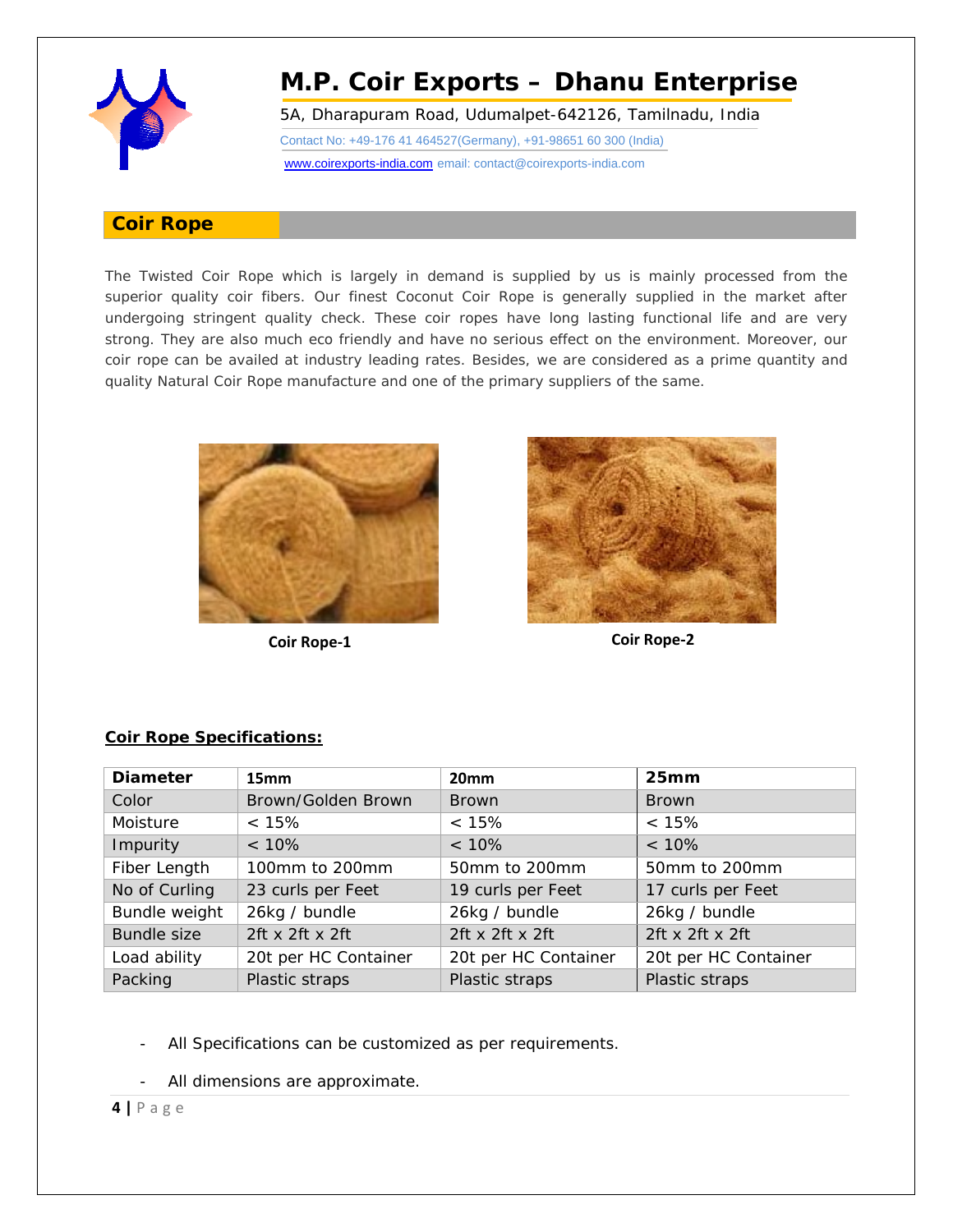

5A, Dharapuram Road, Udumalpet-642126, Tamilnadu, India

Contact No: +49-176 41 464527(Germany), +91-98651 60 300 (India)

www.coirexports-india.com email: contact@coirexports-india.com

### **Grow bag**

-

Coco peat grow bags are used as plant substrates for soil less cultivation, largely used in greenhouses for growing vegetables such as Tomatoes, Paprika, Cucumber, Strawberries and cut flower production (e.g., Carnation, Rose, Lisianthus, Gerberas , Chrysanthemum). We are fully equipped to supply to customers' specific needs in dimensions, expanded volume, as well as physical structure of the product to ensure required water and air holding capacities, part distribution etc





**Grow bag Grow bag with plants**

### **Grow bag Specifications:**

| <b>TCP 3MF</b>                                         | TCP 2.5MF                 | <b>TCP 2MF</b>                |  |
|--------------------------------------------------------|---------------------------|-------------------------------|--|
| 1m x0.15mx0.04m                                        | 1m x0.15mx0.03m           | 1m x0.15mx0.02m               |  |
| 1m x0.15mx0.16m                                        | 1m x0.15mx0.14m           | 1m x0.15mx0.10m               |  |
| 70% cocopeat mixed with 30% short fibre /100% cocopeat |                           |                               |  |
| $<$ 1.0 (Testing method-1:1.5)                         |                           |                               |  |
| $6 - 7$                                                |                           |                               |  |
| 5:1                                                    |                           |                               |  |
| 3kg (approx)                                           | 2.5kg (approx)            | 2kg (approx)                  |  |
| U.V Treated (3Years)Poly Bag;                          |                           |                               |  |
| Inner black Outer White/Inner & Outer Black            |                           |                               |  |
| 370 grow bags in a pallet                              | 420 grow bags in a pallet | 460 grow bags in a pallet     |  |
| 22 pallets in 40'HC                                    | 22 pallets in 40'HC       | 22 pallets in 40'HC container |  |
|                                                        |                           |                               |  |
| 7400 grow bags in 40ft HC                              | 9240 grow bags in 40ft HC | 10120 grow bags in 40ft HC    |  |
| (Palletized & Stretch)                                 | (Palletized & Stretch)    | (Palletized & Stretch)        |  |
|                                                        |                           |                               |  |

- All Specifications can be customized as per requirements.
- All dimensions are approximate